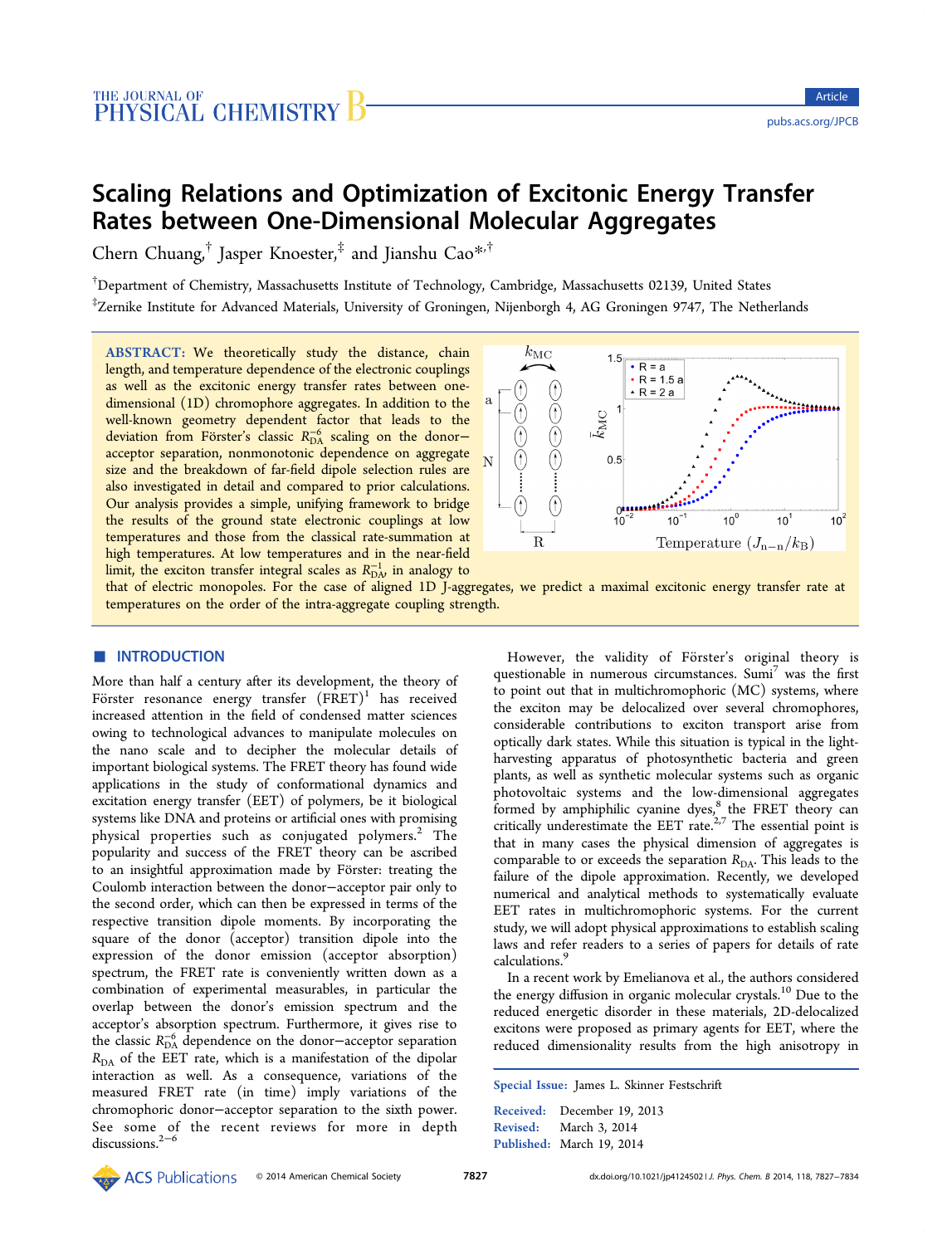<span id="page-1-0"></span>Figure 1. System geometries examined in this study. (a) Energy transfer between two linear aggregates with all the transition dipole moments parallel to the axis of aggregation. This is referred to as a perfect J-aggregate. (b) Parallel linear aggregates with transition dipole moments perpendicular to the direction of aggregation and lying in the plane of superaggregate structure. This is referred to as a perfect H-aggregate. In both cases R is the separation between the aggregates, a is the intra-aggregate spacing between chromophores, and N is the number of chromophores in each aggregate.

electronic couplings: strong couplings in the ab plane, while couplings between layers are considerably weaker. They found a peculiar temperature dependence of the interlayer EET rate, namely for the J-aggregate configuration the rate is peaked at intermediate temperatures as opposed to the monotonic behavior for the H-aggregate case. This can be attributed to the contribution from the optically forbidden states that are close to the bottom of the exciton band, which also leads to the deviation from the  $R^{-4}$  scaling of the interlayer coupling obtained with classical theory.<sup>11</sup> The peaking of the EET rate at an optimal temperature originates from the maximal overlap between the thermal popula[tio](#page-6-0)n distribution of exciton states and the EET rates among individual donor-acceptor states.<sup>12</sup> This is one of the many aspects of achieving efficient and robust EET through optimal system-bath interactions, $12-14$  which [are](#page-6-0) often found in natural light-harvesting systems and have profound implications on improving curren[t](#page-6-0) [sol](#page-6-0)ar energy industry.

The present work concerns a similar scheme with a change in dimensionality. We look at the EET between close-lying 1D chromophore aggregates (see the schematics in Figure 1).<sup>15</sup> This is in part motivated by the technological advancement of manufacturing devices containing aligned conjugated po[ly](#page-6-0)mers<sup>16</sup> as well as growing single-crystalline organic thin films.<sup>17</sup> In such cases, the EET in the direction perpendicular to the stro[nge](#page-6-0)r-coupled dimension becomes a central issue [in](#page-6-0) controlling the anisotropy of the devices. For example, anisotropy of exciton transport has been observed in phthalocyanine and porphyrin derivatives thin films.<sup>18</sup> Clear indication of faster exciton diffusion within 1D columnar aggregate structures and slower interstack exciton tra[nsf](#page-6-0)er was characterized through analyzing the fluorescence anisotropy decay of the systems.<sup>19−21</sup> On the other hand, there are several previous studies on the photophysics of conjugated oligomers/ polym[e](#page-6-0)rs, $2^{2-25}$  where [no](#page-6-0)nmonotonic dependence on chain length and deviation from the  $R^{-6}$  scaling were observed. It should b[e note](#page-7-0)d that analytical results for this system have been obtained in the zero-temperature limit,  $26,27$  which are valid for conjugated polymers/oligomers since the gaps between exciton levels are much larger than the thermal [ener](#page-7-0)gy in these systems.

Here we extend the analysis of Emlianova et al. to the EET in these 1D systems and obtain closed expressions for the transfer integrals as functions of the quasi-momenta of the 1D excitons. We first discuss the classical results obtained with the sum-overrates approach. The corresponding quantum results, which account for the electronic couplings among all states of the donor and the acceptor aggregates, are presented thereafter. The proper recovery of the classical expression is presented and discussed, as wells as its use to explain prior observations with emphasis on the scaling relations and temperature dependence of EET rate.

## ■ CLASSICAL FRET: SUM OVER RATES

Let us first consider the classical FRET rates between linear aggregates consisting of identical chromophores, whose results shall serve as references in the following sections. Treating all the chromophores as two level systems, the coupling Hamiltonian is written as

$$
H_{\rm DA} = \sum_{m=1}^{N_{\rm D}} \sum_{n=1}^{N_{\rm A}} J_{mn} |m\rangle\langle n|
$$
\n(1)

where for notational simplicity  $m(n)$  always refers to the site label of the donor (acceptor) aggregate, and  $|x\rangle$   $(x = m,n)$ represents the state where the xth site is in its excited state and all others being in the ground state.  $N_D$  and  $N_A$  are the number of monomers in the donor and the acceptor aggregates, respectively. The couplings  $J_{mn}$  will be approximated by dipole− dipole interaction

$$
J_{mn} = \frac{\vec{\mu}_m \cdot \vec{\mu}_n}{r_{mn}^3} - 3 \frac{(\vec{\mu}_m \cdot \vec{r}_{mn})(\vec{\mu}_n \cdot \vec{r}_{mn})}{r_{mn}^5}
$$
(2)

with  $\vec{\mu}_m$  and  $\vec{\mu}_n$  being the transition dipole moments and  $r_{mn}$  the distance between sites  $m$  and  $n$  of the respective aggregates. The magnitudes of the dipole moments are set to unity. The FRET rate between the donor and the acceptor aggregates is written down as a summation over the individual rates of all donor−acceptor pairs, regardless of the intra-aggregate couplings, as follows<sup>2</sup>

$$
k_{\rm C} = \frac{2\pi}{\hbar} \frac{1}{N_{\rm D}} \sum_{m=1}^{N_{\rm D}} \sum_{n=1}^{N_{\rm A}} J_{mn}^2 S_{mn}
$$
 (3)

Here  $S_{mn}$  denotes the overlap integral between the lineshapes of monomer *m* and  $n^{28}$  The above expression indicates that no coherence exists between any two sites, and at high temperatures the [qua](#page-7-0)ntum expression discussed in the next section should reduce to this classical one. In addition, treating  $S<sub>mn</sub>$  as constants, we focus our study essentially on the interaggregate couplings  $J_{mn}$ . The latter has the unit of energy squared, where we have set  $\mu^2/4\pi\varepsilon_0$  to unity and left only the distance dependence explicit. To get the physical EET rate one has to return to eq 3 and pick up suitable estimations of the above-mentioned parameters as in ref 10 Also, the  $N_{\text{D}}^{-1}$  factor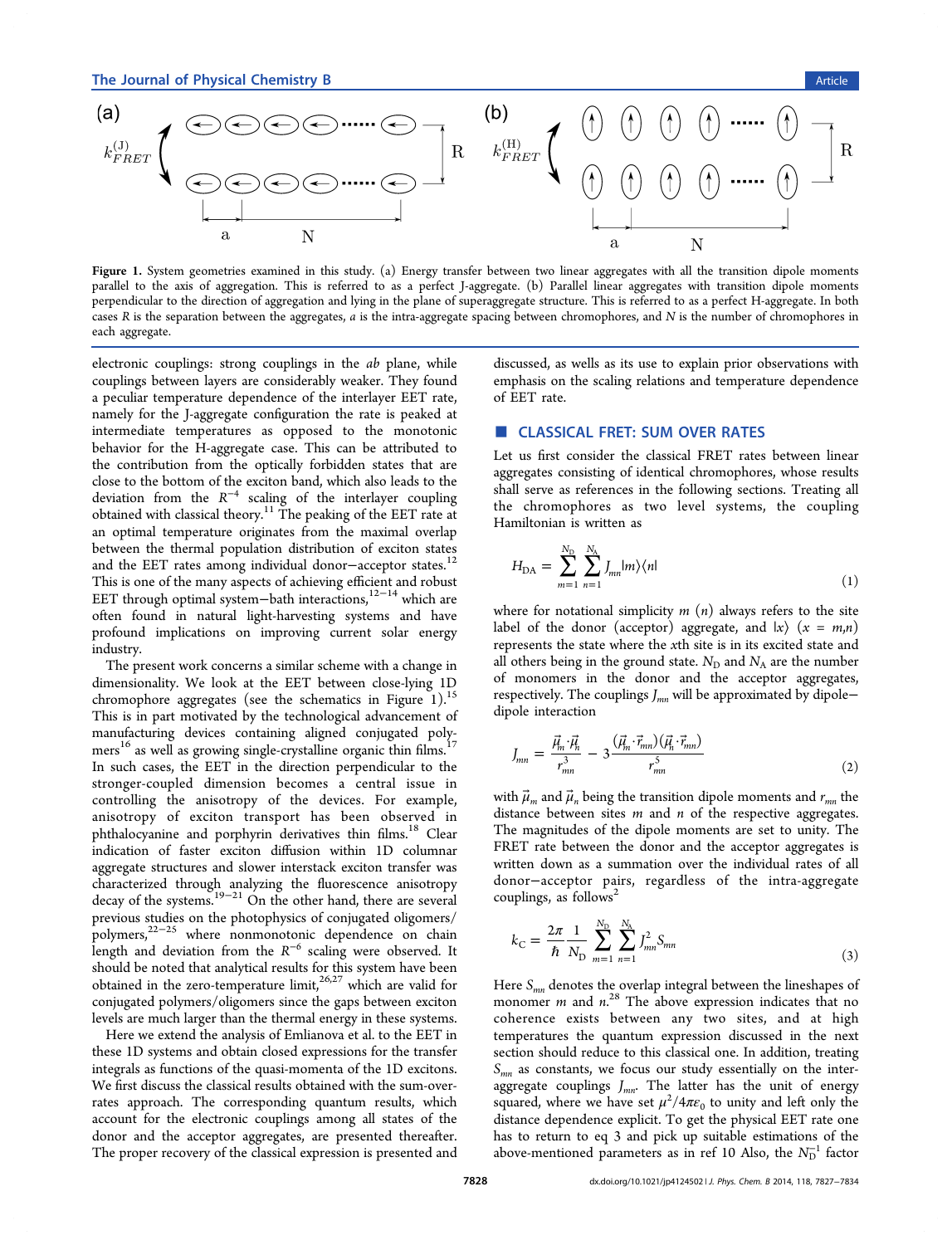<span id="page-2-0"></span>corresponds to an average over all donor chromophores, accounting for an equal distribution of the initial excitation.

In this study we will consider a convenient setup of system geometries, as shown in Figure 1. Two extreme cases are considered, in (a) the two linear chromophoric aggregates are aligned in parallel with all the [tr](#page-1-0)ansition dipole moments pointing along the axis of aggregation, while in (b) the dipoles are perpendicular to the axis in the plane of paper. We refer to the former as a perfect J-aggregate and the latter as a perfect Haggregate for obvious reasons. For simplicity, we set  $N_D = N_A$  = N. Discussions on a more general scheme are presented in the Appendix. In the following, R denotes the separation between the aggregates. In the continuum limit ( $R \gg a$ , where a is the intra-aggregate spacing) and taking  $S_{mn}$  as constants one can write

$$
k_{\text{C}}^{(j)} \propto \frac{1}{N} \int_0^N dx_1 \int_0^N dx_2 \left[ \frac{R^2 - 2a^2(x_1 - x_2)^2}{(R^2 + a^2(x_1 - x_2)^2)^{5/2}} \right]^2
$$
  
\n
$$
= \frac{2}{N} \int_0^N dx (N - x) \frac{(R^2 - 2a^2x^2)^2}{(R^2 + a^2x^2)^5}
$$
  
\n
$$
= \frac{27}{64} \frac{1}{aR^5} \arctan\left(\frac{Na}{R}\right) + \frac{11}{64} \frac{N}{R^4(N^2a^2 + R^2)}
$$
  
\n
$$
+ \frac{1}{32} \frac{N}{R^2(N^2a^2 + R^2)^2} + \frac{3}{8} \frac{N}{(N^2a^2 + R^2)^3}
$$
  
\n(4)

While the above result is complicated, it reduces to simple classical results in the two opposite limits as follows:

$$
k_{\rm C}^{(\rm J)} \propto \begin{cases} \frac{27\pi}{128a} \frac{1}{R^5}, & R \ll Na \\ \frac{N}{R^6}, & R \gg Na \end{cases}
$$
 (5)

Upon inspection of the above results, a few rationalizations are drawn. First of all, in the far-field limit where the separation is much larger than the length of the aggregates, the well-known R<sup>−</sup><sup>6</sup> dependence is recovered, while in the opposite, near-field limit the rate scales as  $R^{-5}$ , reflecting the one-dimensional geometry. Second, the factor of N in the far-field result comes from the number of acceptors, whereas there is no N dependence in the near-field limit. This results from the fact that we are essentially looking at the dipolar interaction (squared) between a monomer and a one-dimensional chain of dipoles, which is really a result of classical electrostatics.

Similarly, one finds the results for perfect H-aggregates as

$$
k_{\mathrm{C}}^{(\mathrm{H})} \propto \begin{cases} \frac{123\pi}{128a} \frac{1}{R^5}, & R \ll Na\\ \frac{4N}{R^6}, & R \gg Na \end{cases}
$$
 (6)

These results serve as our guideline for the quantum calculation of the EET rates, which in the high temperature limit should reduce to the former.

## ■ QUANTUM FRET: SUM OVER DIPOLES

The starting point of our investigation of the EET rates between chromophoric aggregates is the multichromophoric FRET rate in the secular approximation,

$$
k_{\rm Q} = \frac{2\pi}{\hbar} \sum_{\mu=1}^{N_{\rm D}} \sum_{\nu=1}^{N_{\rm A}} \left| \sum_{m=1}^{N_{\rm D}} \sum_{n=1}^{N_{\rm A}} J_{mn} C_{\mu}^{m} C_{\nu}^{n^{*}} \right|^{2} S_{\mu\nu} \rho_{\mu}
$$
\n(7)

$$
=\frac{2\pi}{\hbar}\sum_{\mu=1}^{N_{\rm D}}\sum_{\nu=1}^{N_{\rm A}}\left|J_{\mu\nu}\right|^2S_{\mu\nu}\rho_{\mu}\tag{8}
$$

which is obtained by approximating the donor emission and the acceptor absorption spectra being diagonal in the exciton basis.<sup>7</sup>  $C_{\mu}^{m}$  is the wave function amplitude of exciton state  $\mu$  on site m.  $J_{\mu\nu}$  and  $S_{\mu\nu}$  r[e](#page-6-0)fer to the electronic coupling and the line shape overlap matrix elements in the exciton basis, respectively.  $\rho_u$  is the probability density distribution of the donor. We adopt the convention where Roman letters represent dummy indices in the site basis while Greek letters are reserved for those in the exciton basis.

At high temperatures, the line shape overlap  $S_{\mu\nu}$  can be treated as unity. In other words, the homogeneous line width is broader than the exciton bandwidth. Thus, by expanding the absolute square in eq 7, one can show that the MC-FRET expression reduces to the classical FRET expression as follows.

$$
k_{Q} \approx \sum_{m,m'=1}^{N_{D}} \sum_{n,n'=1}^{N_{A}} (\sum_{\mu=1}^{N_{D}} C_{m}^{\mu} \rho_{\mu} C_{m}^{\mu^{*}}) (\sum_{\nu=1}^{N_{A}} C_{n}^{\nu} C_{n}^{\nu^{*}}) J_{mn} J_{m'n'}
$$
  

$$
= \sum_{m,m'=1}^{N_{D}} \sum_{n,n'=1}^{N_{A}} \rho_{mm} \delta_{nn} J_{mn} J_{m'n}
$$
  

$$
= Tr\rho |J|^{2} = k_{C}
$$
 (9)

We now analyze the actual quantum expression in more detail. For long linear chromophoric chains intended in this study, neglecting disorder, the exciton states are given by the Bloch states  $|\mu\rangle = (1/\sqrt{N})\Sigma_m \exp(2\pi i \mu m/N)|m\rangle$ . This is true as long as the intra-aggregate Hamiltonians  $H_D$  and  $H_A$ commute with the translational symmetry of the system. In this basis the coupling matrix is diagonal  $J_{\mu\nu} = \delta_{\mu\nu} J_{\mu\nu}^{15}$ regardless of the type of aggregates (J- or H-). In the following we will focus on the calculation of  $J_{\mu\mu}$  for both perfect J- and [H](#page-6-0)aggregates. In the continuum limit, this is equivalent to the evaluation of the integrals

$$
J_{\mu\mu}^{(1)} = \frac{2}{N} \int_0^N dx (N - x) \frac{R^2 - 2a^2 x^2}{(R^2 + a^2 x^2)^{5/2}} \cos\left(\frac{2\pi \mu x}{N}\right)
$$
(10)

and

$$
J_{\mu\mu}^{(\text{H})} = \frac{2}{N} \int_0^N \, \mathrm{d}x (N-x) \frac{a^2 x^2 - 2R^2}{(R^2 + a^2 x^2)^{5/2}} \, \cos\left(\frac{2\pi \mu x}{N}\right) \tag{11}
$$

 $J_{\mu\mu}$  with  $\mu = 0$ . For the case of  $\mu = 0$ , the integrals can be carried out straightforwardly.

$$
J_{\mu=0}^{(J)} = \frac{2}{Na^2} \left( \frac{1}{R} - \frac{1}{\sqrt{R^2 + N^2 a^2}} \right) = \begin{cases} \frac{2}{Na^2 R}, & R \ll Na \\ \frac{N}{R^3}, & R \gg Na \end{cases}
$$
(12)

which has been obtained previously.<sup>26,27</sup> Here we will iterate its significance and physical interpretation, in conjunction with our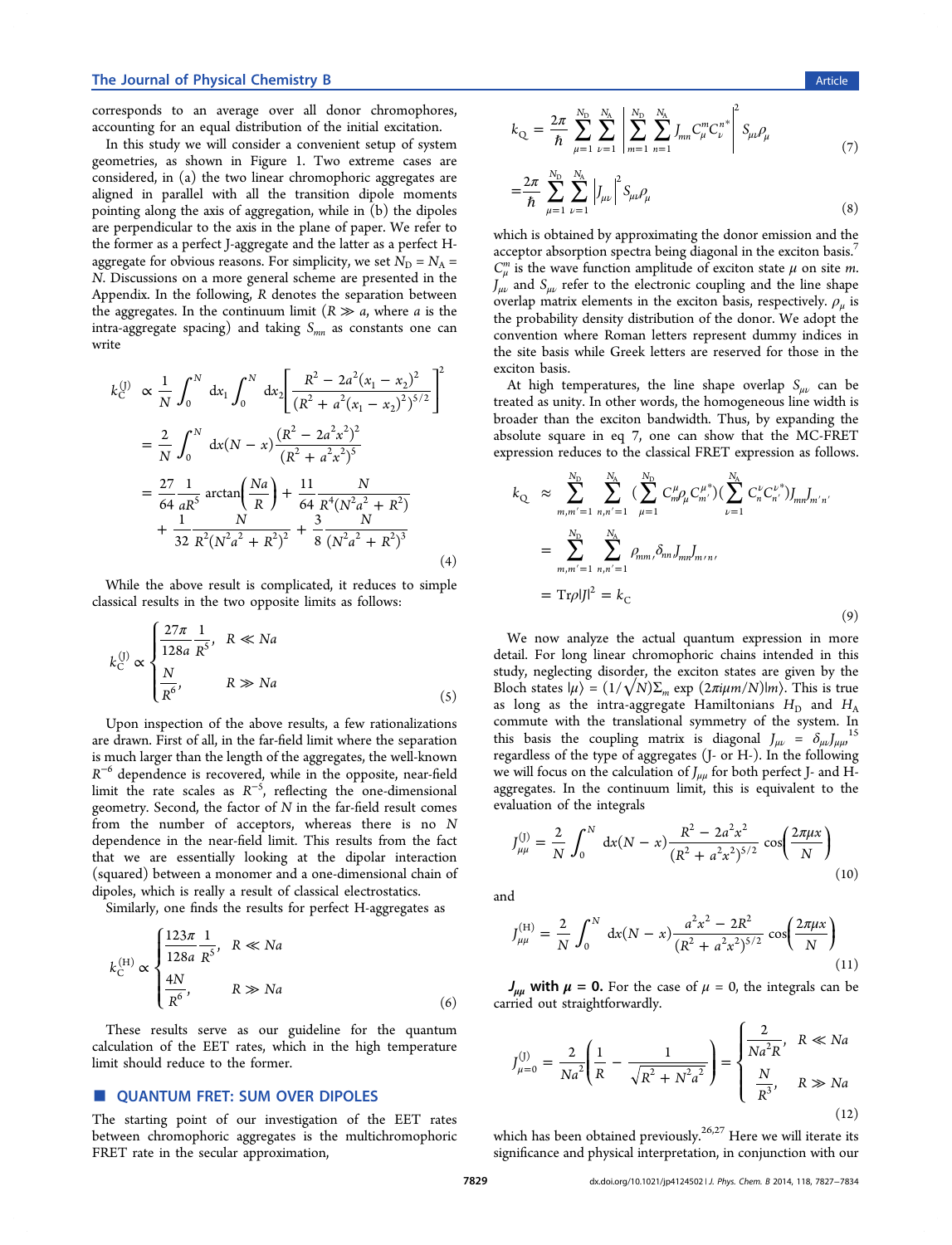<span id="page-3-0"></span>

**Figure 2.** R and N dependence of  $|J_{\mu=0}^{(J)}|^2$ . (a) R dependence, both axes are in log scale. In accordance to the asymptotic limits shown in eq 12, the quantity scales as  $R^{-2}$  and as  $R^{-6}$  in the near- and the far-field limits, respectively. (b) N dependence, both axes are in linear scale. The square coupling diminishes at both ends of the N axis and reaches a maximum at  $N = N_m$  given R.



Figure 3. Schematic illustrations of effective interaction between the exciton ground states of different geometries. (a) Effective interactions between linear aggregates. (b) Effective interactions between a single chromophore and a linear aggregate.

 $\mu \neq 0$  results discussed below, for a comprehensive understanding (see Figure 2). The R dependence is drawn in part a, with the near- and the far-field limits indicated in dashed and dotted lines, respectively. While the far-field result  $R \gg Na$ indeed corresponds to the classical  $R^{-3}$  scaling in eq 5, the nearfield limit is particularly interesting. The  $R^{-1}$  scaling can be rationalized as the destructive interference betwee[n](#page-2-0) contributions from adjacent monomers, $13,14$  leaving only the couplings between monopoles at the both ends. This is valid in the regime where  $Na \gg R > a$ , [and](#page-6-0) is shown schematically in Figure 3a. Through the successive cancellation of contributions from adjacent, opposite charges, we are left with the interactions among the ones at the very tails of the chains, which obey the  $R^{-1}$  dependence of monopolar field.

Another interesting point worth noting is the N dependence of the above expressions in eq 12, as shown in Figure 2b. It is evident that in the far-field limit the coupling is simply proportional to N. However, t[he i](#page-2-0)nverse proportionality in the near-field limit can be understood from the argument of the effective monopole interactions made in the previous paragraph, in combination with the fact that the monopole charges scale inversely proportional to the square root of N, owing to the amplitude of the wave function on each site. The opposite dependence on N in the two limits implies an optimal coherence length which can be obtained from maximizing eq 12:

$$
N_{\text{max}} = \sqrt{\frac{1 + \sqrt{5}}{2}} \frac{R}{a} \approx 1.27 \frac{R}{a}
$$
 (13)

where one obtains maximal coupling. We acknowledge that this result was adopted from eq 33 of ref 23 included here for the completeness of our discussion. This is also a manifestation of the quantum interference among di[ff](#page-7-0)erent donor−acceptor pairs, since classically one expects a linear dependence on system size regardless of the ratio between Na and R. This agrees with the results of Brédas et al., $^{22}$  who quantitatively studied the R and N dependence of the exciton coupling between close-lying polyacetylene mo[lec](#page-7-0)ules in a similar scheme, in line with the earlier work of Spano and coworkers.<sup>25</sup>

Rossky et al., using semiempirical Pariser−Parr−Pople Hamilto[nia](#page-7-0)n on the level of single configuration interaction, have calculated the EET rate between tetraphenylporphyrin and oligofluorene.<sup>24</sup> In this case, the system resembles a monomer interacting with a linear chain of chromophores. They showed tha[t](#page-7-0) the R dependence of the rate becomes weaker as R reduces, and reaches  $R^{-2}$  at the nearest distances allowed by steric hindrance. With minor modification of our result, it can be shown that the coupling  $\overline{J}_{\mu}^{(J)}{}_{\!\scriptscriptstyle\rm D}$  of the totally symmetric exciton state with the monomer at distance R equals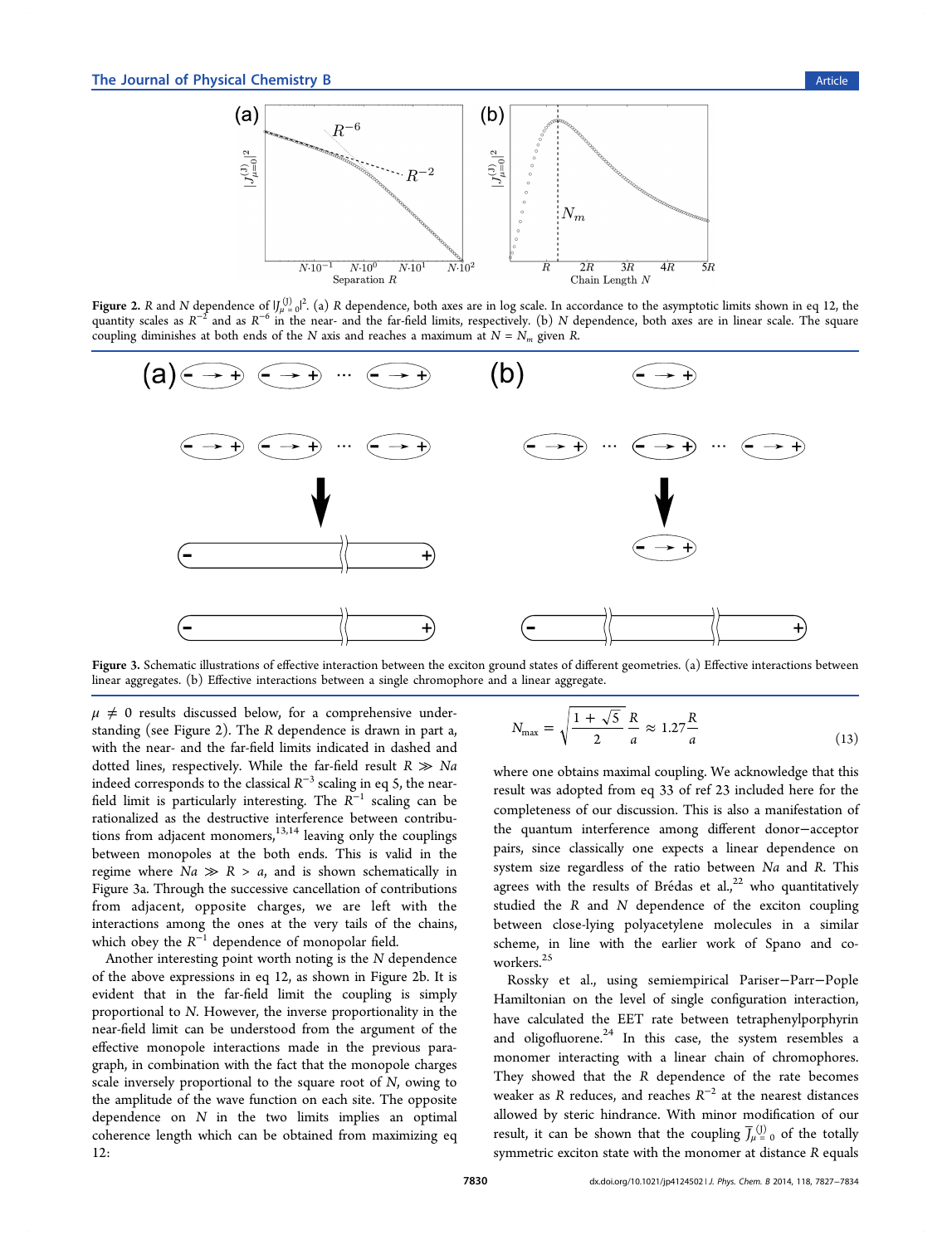<span id="page-4-0"></span>

**Figure 4.** (a) Dependence of the inter-aggregate coupling on the exciton state label  $\mu$  (quasi-momentum). Here only the case for J-aggregates  $J_{\mu\mu}^{({\rm J})}$  is shown. The results from the exact summation of eq 8 (blue circles), the numerical integration of eq 10 (green squares), and the analytical expressions eq 16 (red line) and 18 (cyan dashed line). The maximum happens at  $\mu_m \approx 3Na/4\pi R$ . We have taken  $N = 200$  and  $R = 5a$ . Only half of the first Brillouin zone is plotted since  $J_{\mu\mu}$  is symmetric with respect to  $\mu$  = 0. (b) The temperature dependence of the overall transfer rates calculated through Boltzmann averaging over all states. Open mark[er](#page-2-0)s refer to those of the perfect J-aggregates, and fill[ed](#page-2-0) [o](#page-2-0)nes denote the perfect H-aggregates. The rates are normalized to their values at infinite temperature, where all states contribute equally. The temperature is in units of the nearestneighbor intra-aggregate coupling  $J_{n-n}$  over Boltzmann constant  $k_B$ . Circles, squares, and triangles represent the rates when the inter-aggregate separation R is equal to 1, 1.5, and 2 times of the intra-aggregate spacing a, respectively. In this figure, the aggregate size N is set to 100.

$$
\overline{J}_{\mu=0}^{(J)} = \frac{8\sqrt{N}}{(4R^2 + N^2a^2)^{3/2}}
$$
\n
$$
= \begin{cases}\n\frac{8}{N^{5/2}a^3}, & R \ll Na \\
\sqrt{\frac{64N}{N^6a^6 + 12R^2N^4a^4}} & R \approx Na \\
\approx \frac{4}{\sqrt{3}N^{3/2}a^2R}, & R \gg Na \\
\frac{\sqrt{N}}{R^3}, & R \gg Na\n\end{cases}
$$
\n(14)

which indeed shows no dependence on R in the near-field limit and an  $R^{-1}$  one in the small-intermediate R regime. This can also be understood through a similar argument of destructive quantum interference, as shown in Figure 3b. Here the monomer feels an effective, nearly uniform field created by the opposite charges at the ends of the chain. As such, one obtains the independence on R when  $R \ll Na$ . Similar to the case of parallel 1D chains as discussed earlier, there is also a nonmonotonic N dependence, and an optimal chain length is given by

$$
\overline{N}_{\text{max}} = \frac{2R}{\sqrt{5}a} \approx 0.89 \frac{R}{a} \tag{15}
$$

We note that there is a recent experimental study considering an artificial system comprises chromophoric molecules intercalated onto linear DNA scaffold, which is covalently bonded to a porphyrin acceptor anchored on lipid vesicles.<sup>29</sup> The authors found enhanced absorption of the whole complex comparing to the direct excitation of the porphyrin due to t[he](#page-7-0) antenna effect. Our analysis above can be applied directly to this system, that given the monomer-chain separation one can determine an optimal chain length that maximizes the EET rate.

 $J_{\mu\mu}$  with  $\mu \neq 0$ . To obtain closed expressions for  $J_{\mu\mu}$  in general, additional assumptions need to be made. Explicitly, we drop the  $-x$  in the parentheses and extend the upper limit of integration to infinity in eqs 10 and 11. In doing so we essentially assume the long chain limit, and the following expressions can be obtained:

$$
J_{\mu\mu}^{(1)} \approx \frac{8\pi^2\mu^2}{N^2a^3} K_0(\tilde{\mu})
$$
\n(16)

and

$$
J_{\mu\mu}^{(\text{H})} \approx -\frac{4\pi^2 \mu^2}{N^2 a^3} [K_0(\tilde{\mu}) + K_2(\tilde{\mu})] \tag{17}
$$

where  $K_a$  is the modified Bessel function of the second kind and  $\tilde{\mu} = 2\pi |\mu|R/Na$ . These are the main results of the current study. Taking the long chain limit of eq 12, one obtains vanishing  $J_{\mu=0}^{(1)}$ , which agrees with the above expression and can be attributed to the fact that  $K_0$  diverges loga[rith](#page-2-0)mically at the origin. However,  $K_{\alpha}(z)$  with  $\alpha > 0$  diverges as  $z^{-\alpha}$ , thus  $\int_{\mu=0}^{(H)}$  has a finite value. On the other hand, in the  $R \gg Na$  limit, the above expressions reduce to a delta function at  $\mu = 0$ , which is the correct far-field selection rule. This correctness arises from the fact that the seemingly contradicting application of the long chain limit and then the  $R \gg Na$  limit does not spoil the  $\mu$ dependence qualitatively. Thus, the strength of the selection rule is easily seen as a function of R with eq 16.

For a more intuitive physical picture, we make use of the asymptotic form of the Bessel function  $K_{\alpha}(Z) \approx (\pi/2z)^{1/2}$ exp(−z) and obtain

$$
|J_{\mu\mu}| = \frac{4\pi^2}{\sqrt{a^5 R}} \left(\frac{|\mu|}{N}\right)^{3/2} e^{-2\pi|\mu|R/Na}
$$
\n(18)

which indicates a polynomial  $\mu$  dependence with exponential cutoff, with the maximal value occurs at  $\mu_{\text{max}} = 3Na/4\pi R$ . It is worth noting that since we retain only the zeroth order term in the asymptotic expansion, eq 18 works for both the perfect Jand H-aggregates. However the  $K_2$  term in the H-aggregates case decays much faster than  $K_0$ . Consequently, the true peak value of  $J_{\mu\mu}^{(H)}$  occurs at  $\mu \ll N$ , i.e., the major contribution to the EET rate comes from the  $\mu = 0$  state, which is the highest lying state for H-aggregates.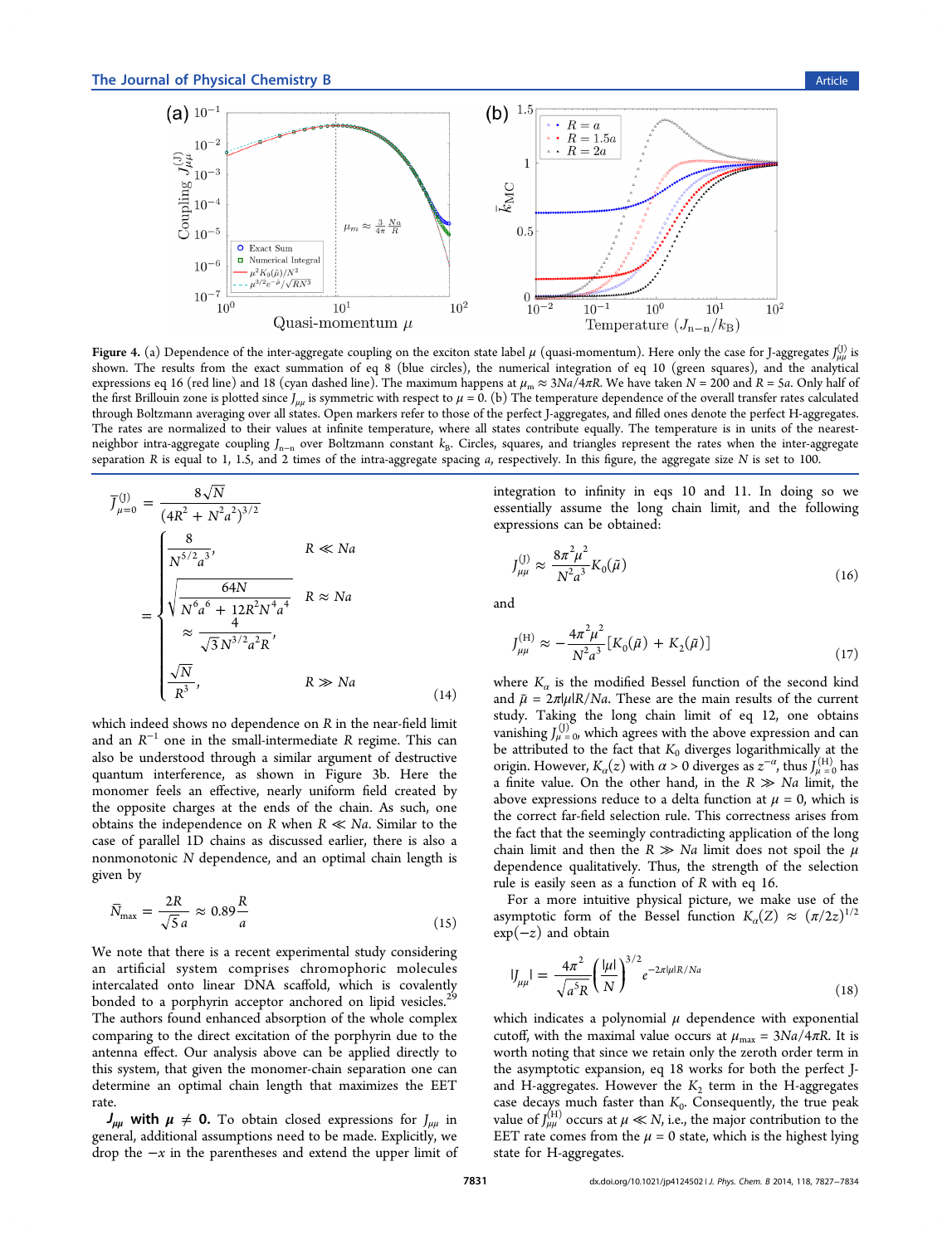<span id="page-5-0"></span>The feature of a maximal coupling at a finite quasimomentum  $\mu = \mu_{\text{max}}$  is especially prominent when the interaggregate separation R is comparable to the intra-aggregate spacing a (see Figure 4a for illustration). Here we present the results from the exact sum of  $J_{\mu\nu}^{(J)}$ , the numerical integration of eq 10, and its continu[um](#page-4-0) approximated expressions eq 16 and 18. The approximations invoked in obtaining the closed ex[pres](#page-2-0)sions are validated by the close match of these [res](#page-4-0)ults. [We](#page-4-0) note that in the limit of  $\mu \rightarrow N/2$ , the above-mentioned results trifurcate due to the difference between the exact summation and numerical integration, and the error originating from dropping the −x term in eq 10. This is similar to the 2D case investigated by Emelianova et al., $^{10}$  which leads to the possibility of tuning the exciton h[op](#page-2-0)ping rate as a function of temperature, given a particular system [geo](#page-6-0)metry.

Along the same line, we also present here the temperature dependence of the total transfer rates at several different separations R as shown in Figure 4b. The eigenenergies of the aggregates are obtained by assuming all intra-aggregate interactions to be dipolar. Here [w](#page-4-0)e neglect the contribution from the spectral overlap between the donor and the acceptor, and compute the EET rate purely on the basis of Boltzmann averaging over all states. Regardless of R, the EET rate between perfect H-aggregates is always a monotonically increasing function of temperature, as the only contributing states are at the top of the exciton band. On the other hand, the perfect Jaggregate case shows more interesting behavior. The rate shows a peak value at around  $T_m \approx J_{n-n}/k_B$  for  $R > a$  cases. This is attributed to the interplay between the thermal population of the exciton band (see ref 30 for details) and the functional form of  $J_{\mu\mu}^{(1)}$ . At low temperatures, none of the contributing states is occupied and the EET is [sup](#page-7-0)pressed. The rate rises at moderate temperatures and reaches the peak value when there is significant overlap between the Boltzmann distribution and  $J_{\mu\mu}^{(\vec{j})}$  and then decays at higher temperatures due to the population spread to higher-lying noncontributing states.

We note that very similar nonmonotonic behavior has been observed previously through the model study on the HJaggregates by Spano et al.<sup>31</sup> They found peaked radiative decay rates of stacked conjugated polymer dimers at temperatures where  $k_{\text{B}}T \approx J_{\text{inter}}$  (*J*<sub>inter</sub> [d](#page-7-0)enotes the interpolymer excitonic coupling). We remark that not only the EET rates but also other spectroscopic properties of this interesting system setup show rich physics. This has implications on how we can design and control the energy migration pathways in low dimensional systems such as dye aggregates and thin films.<sup>12,13,18−21</sup>

Lastly, in the high temperature limit where all states in the exciton band are equally populated, the av[erage](#page-6-0) [EET](#page-6-0) rate should recover the classical FRET result. This is demonstrated as follows:

$$
\frac{1}{N} \sum_{\mu} |J_{\mu\mu}^{(J)}|^2 \approx \frac{2}{N} \int_0^{\infty} d\mu \left[ \frac{8\pi^2 \mu^2}{N^2 a^3} K_0 \left( \frac{2\pi |\mu R}{N a} \right) \right]^2
$$

$$
= \frac{27\pi}{128a} \frac{1}{R^5}
$$
(19)

which coincides with the result in eq 5, as predicted by eq 9. The same argument applies to the perfect H-aggregates case as well.

# ■ CONCLUSION

In summary, we have studied systematically the EET rates between two parallel one-dimensional chromophore aggregates. Assuming the electronic couplings between individual pairs of chromophores to be dipolar, we first looked at the results predicted by the classical Förster theory which assumes independent hopping events among donor/acceptor pairs. However, when there is significant intra-aggregate coupling and at lower temperatures, the delocalized nature of Frenkel excitons gives rise to novel phenomena which deviates from the classical result. In this case, one inevitably needs to take into account the delocalized quantum nature of excitons. The recovery of the classical expression from the quantum one in the high temperature limit was verified and discussed. We have derived analytical expressions for the EET rates which we have used to explain the results of several preceding investigations in the literature. The results for perfect J-aggregates, where all dipoles lie in parallel to the axis of aggregation, are particularly pertinent to the photophysics of conjugated polymers. The breakdown of the far-field selection rule when the separation is comparable to or even smaller than the exciton size can be easily seen with the analytical expressions. Moreover, a nonmonotonic temperature dependence of EET rates with a maximum at moderate temperature regime is predicted, where the thermal energy is on the order of the intra-aggregate couplings. Accordingly, our results can be applied to the design principle of artificial light-harvesting devices where directional EET is preferred. Depending on situations, the geometric arrangement of molecules or temperature can be tuned to either enhance or suppress the EET along the direction of interest.

## ■ APPENDIX

#### Perfect H-Aggregates: Another Possibility

In the main text we have explained only one of the two possible relative orientations for perfect H-aggregates. Explicitly, the configuration with all dipoles lying within the plane of the pair of the chains was chosen. There is another possibility with all dipoles pointing outward (or inward) of this plane. In other words, the second case is obtained by rotating the dipoles ninety degrees with respect to the axes of aggregation (see

Figure 5. Additional system geometries considered in the Appendix. (a) A pair of perfect H-aggregates with their dipole orientations turned perpendicular to the plane of the aggregates. (b) General 1D linear aggregates with slanted dipole orientations, making an angle  $\theta$  with the axis of aggregation.

Figure 5a). The dipolar interaction between such two perfect H-aggregates has a particularly simple form:

$$
J_{mn}^{(H)}\left(\frac{\pi}{2},\frac{\pi}{2}\right) = \frac{1}{r_{mn}^3}
$$
 (20)

where the arguments in the expression  $\mathit{J}^{(\mathrm{H})}(\phi_{1},\phi_{2})$  represent the azimuthal angles of the two aggregates, so that the case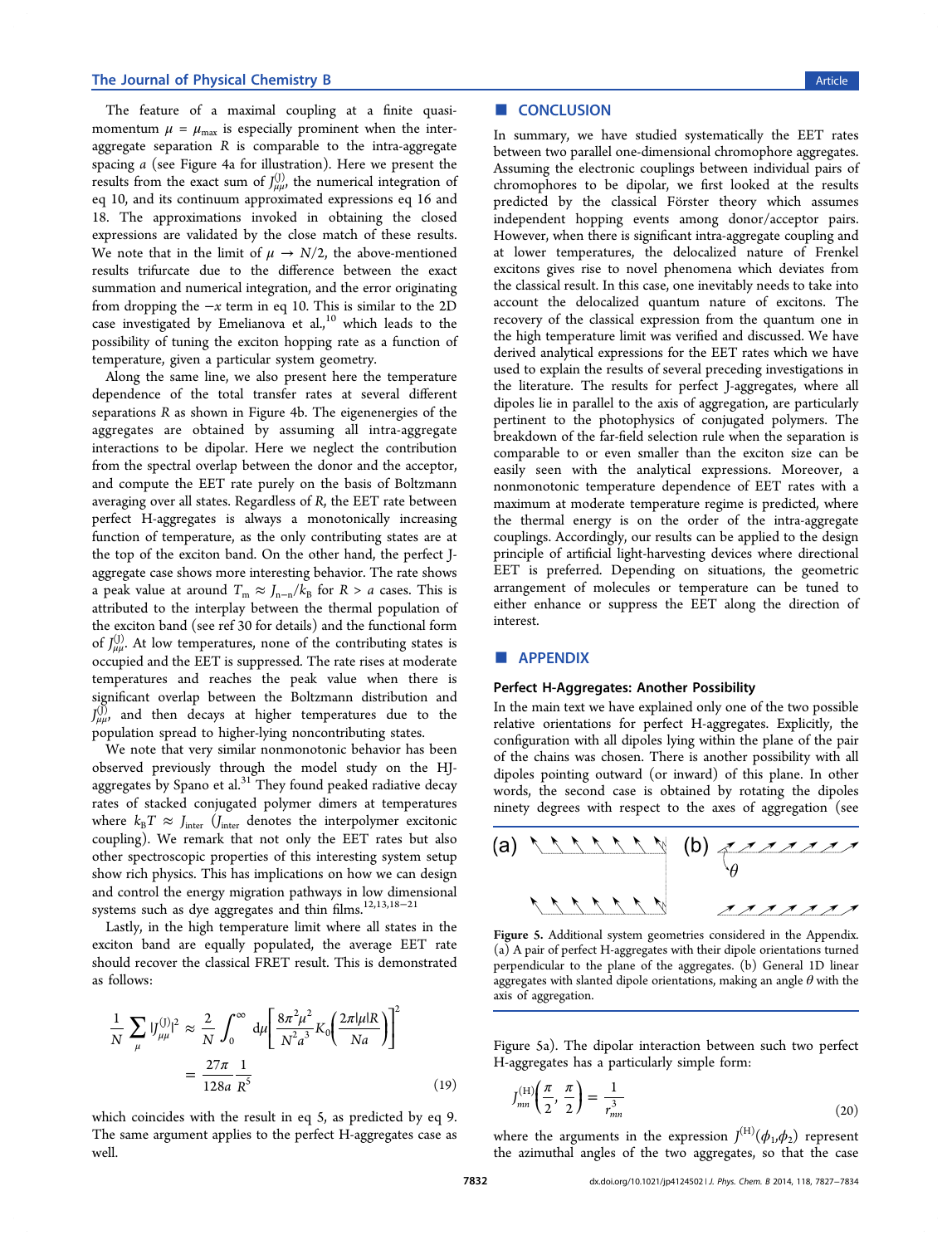<span id="page-6-0"></span>discussed in the main text is denoted as  $\mathit{f}^{\text{(H)}}(0,0).$  In the Bloch basis the coupling becomes

$$
J_{\mu\nu}^{(\text{H})} \left( \frac{\pi}{2}, \frac{\pi}{2} \right) = \delta_{\mu\nu} \frac{4\pi |\mu|}{N a^2 R} K_1(\tilde{\mu})
$$
\n(21)

In the high temperature limit, the even averaging over all states of the above result reduces to the classical value of  $3\pi/8aR^5$ . .

We note that the cross term  $J^{(\mathrm{H})}(0,\pi/2)$  vanishes. As a consequence, the electronic coulping between perfect Haggregates with arbitrary configuration  $(\phi_1, \phi_2)$  can be written as

$$
J^{(H)}(\phi_1, \phi_2) = \cos \phi_1 \cos \phi_2 J^{(H)}(0, 0) + \sin \phi_1 \sin \phi_2 J^{(H)}\left(\frac{\pi}{2}, \frac{\pi}{2}\right)
$$
(22)

This works in both site and Bloch basis, except that there is an additional diagonal selection rule in the latter.

#### Slanted Dipoles

Generically speaking, the dipoles constituting realistic aggregates make an angle  $\theta$  with the aggregation axis as shown in Figure 5b. Then both the components of perfect J-aggregates and H-aggregates contribute to the couplings and, consequentl[y,](#page-5-0) the EET rate. In addition to the above "diagonal terms", the cross term  $J^{(M)}$  between a J- and an H-configuration also becomes non-negligible as  $\theta$  is neither close to zero nor ninety degrees. It takes the following form,

$$
J_{mn}^{(M)} = -3 \frac{aR(m-n)}{r_{mn}^5}
$$
 (23)

or in the Bloch basis,

$$
J_{\mu\nu}^{(\text{M})} = -\delta_{\mu\nu} \frac{8\pi^2 i}{N^2 a^3} \mu^2 K_1(\tilde{\mu})
$$
\n(24)

which is purely imaginary.

Noting that the above mentioned  $J^{(H)}(\pi/2,\pi/2)$  does not contribute to the mix term, the most general form of the coupling between 1D aggregates can be expressed as

$$
J(\theta, \phi_1, \phi_2) = \cos^2 \theta J^{(1)} + \sin^2 \theta J^{(H)}(\phi_1, \phi_2)
$$
  
+ 
$$
\sin \theta \cos \theta J^{(M)}(\cos \phi_1 + \cos \phi_2)
$$
 (25)

## ■ AUTHOR INFORMATION

#### Corresponding Author

\*E-mail: jianshu@mit.edu.

### Notes

The auth[ors declare no co](mailto:jianshu@mit.edu)mpeting financial interest.

## ■ ACKNOWLEDGMENTS

This work has been supported by the Center for Excitonics, an Energy Frontier Research Center funded by the U.S. Department of Energy, Office of Basic Energy Sciences, under Award Number DE-SC0001088 (MIT). C.C. is partly supported by the National Science Foundation (Grant Number 6924054). J.K. received support from NanoNexNL, a microand nanotechnology consortium of the Government of The Netherlands and 130 partners.

# ■ REFERENCES

(1) Förster, T. Zwischenmolekulare Energiewanderung und Fluoreszenz (Intermolecular Energy Migration and Fluorescence). Ann. Phys. 1948, 437, 55−75.

(2) Scholes, G. Long-Range Resonance Eergy Transfer in Molecular Systems. Annu. Rev. Phys. Chem. 2003, 54, 57−87.

(3) Wu, P. G.; Brand, L. Resonance Energy Transfer: Methods and Applications. Anal. Biochem. 1994, 218, 1−13.

(4) Silvius, J. R.; Nabi, I. R. Fluorescence-Quenching and Resonance Energy Transfer Studies of Lipid Microdomains in Model and Biological Membranes. Mol. Membr. Biol. 2006, 23, 5−16.

(5) Periasamy, A. Fluorescence Resonance Energy Transfer Microscopy: A Mini Review. J. Biomed. Opt. 2001, 6, 287−291.

(6) Clegg, R. M. F. Förster resonance energy transfer - FRET. In FRET and FILM Techniques; Gadella, T. W. J., Ed.; Elsevier: Oxford, 2009.

(7) Sumi, H. Theory on Rates of Excitation-Energy Transfer between Molecular Aggregates through Distributed Transition Dipoles with Application to the Antenna System in Bacterial Photosynthesis. J. Phys. Chem. B 1999, 103, 252−260.

(8) Didraga, C.; Pugzlys, A.; Hania, R.; von Berlepsch, H.; Duppen, K.; Knoester, J. Structure, Spectroscopy, and Microscopic Model of Tubular Carbocyanine Dye Aggregates. J. Phys. Chem. B 2004, 108, 14976.

(9) Ma, J.; Cao, J. Förster Resonance Energy Transfer, Absorption and Emission Spectra in Mul-tichromophoric Systems: I. Cumulant Expansions. To be submitted for publication, 2014.

(10) Emelianova, E.; Athanasopoulos, S.; Silbey, R. J.; Beljonne, D. 2D Excitons as Primary Energy Carriers in Organic Crystals: The Case of Oligoacenes. Phys. Rev. Lett. 2010, 104, 206405.

(11) Kuhn, H. Classical Aspects of Energy Transfer in Molecular Systems. J. Chem. Phys. 1970, 53, 101.

(12) Wu, J.; Liu, F.; Shen, Y.; Cao, J.; Silbey, R. J. Efficient Energy Transfer in Light-Harvesting Systems, I: Optimal Temperature, Reorganization Energy and Spatial-Temporal Correlations. New J. Phys. 2010, 12, 105012.

(13) Cao, J.; Silbey, R. J. Optimization of Exciton Trapping in Energy Transfer Processes. J. Phys. Chem. A 2009, 113, 13825.

(14) Wu, J.; Silbey, R. J.; Cao, J. Generic Mechanism of Optimal Energy Transfer Efficiency: A Scaling Theory of the Mean First-Passage Time in Exciton Systems. Phys. Rev. Lett. 2013, 110, 200402. (15) Didraga, C.; Malyshev, V. A.; Knoester, J. Excitation Energy Transfer between Closely Spaced Multichromophoric Systems: Effects of Band Mixing and Intraband Relaxation. J. Phys. Chem. B 2006, 110, 18818.

(16) Kim, B.-G.; Jeong, E. J.; Chung, J. W.; Seo, S.; Koo, B.; Kim, J. A Molecular Design Principle of Lyotropic Liquid-Crystalline Conjugated Polymers with Directed Alignment Capability for Plastic Electronics. Nat. Mater. 2013, 12, 659.

(17) Diao, Y.; Tee, B. C.-K.; Giri, G.; Xu, J.; Kim, D. H.; Becerril, H. A.; Stoltenberg, R. M.; Lee, T. H.; Xue, G.; Mannsfeld, S. C. B.; et al. Solution Coating of Large-Area Organic Semiconductor Thin Films with Aligned Single-Crystalline Domains. Nat. Mater. 2013, 12, 665.

(18) Siebbeles, L. D. A.; Huijser, A.; Savenije, T. J. Effects of Molecular Organization on Exciton Diffusion in Thin Films of Bioinspired Light-Harvesting Molecules. J. Mater. Chem. 2009, 19, 6067−6072.

(19) Yatskou, M. M.; Donker, H.; Novikov, E. G.; Koehorst, R. B. M.; van Hoek, A.; Apanasovich, V. V.; Schaafsma, T. J. Nonisotropic Excitation Energy Transport in Organized Molecular Systems: Monte Carlo Simulation-Based Analysis of Fluorescence and Fluorescence Anisotropy Decay. J. Phys. Chem. A 2001, 105, 9498−9508.

(20) Donker, H.; van Hoek, A.; van Schaik, W.; Koehorst, R. B. M.; Yatskou, M. M.; Schaafsma, T. J. Spectroscopy and Photophysics of Self-Organized Zinc Porphyrin Nanolayers. 2. Transport Properties of Singlet Excitation. J. Phys. Chem. B 2005, 109, 17038−17046.

(21) Huijser, A.; Suijkerbuijk, B. M. J. M.; Klein Gebbink, R. J. M.; Savenije, T. J.; Siebbeles, L. D. A. Efficient Exciton Transport in Layers